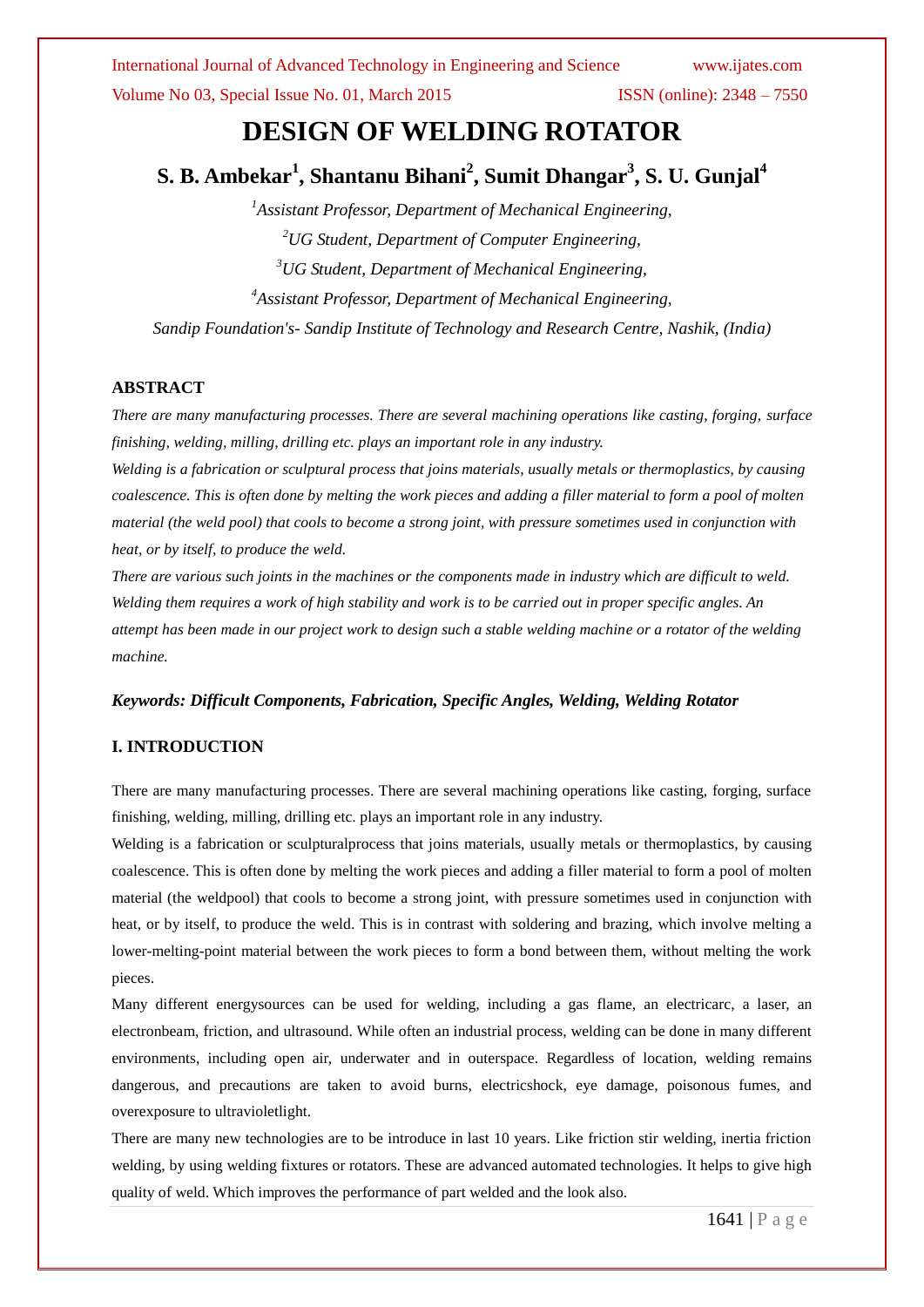# Volume No 03, Special Issue No. 01, March 2015 ISSN (online): 2348 – 7550

# **II. DESIGN OF WELDING ROTATOR**

The attempt is made to design a special purpose machine and have to adopt a very careful approach; the total design work has been divided into two parts mainly;

- System design
- Mechanical design

In system design the focus mainly concentrate on the following parameter[1]

## **2.1 System Selection Based on Physical Constraints**

The selection of machine is based on the availability of the floor area. This project is specially made for small scale industry, where small work pieces are welded together. As it is design for small scale industry, the space is the major constrain. So, the system should be very compact.[2]

## **2.2 Components of System**

As already stated, system should be compact enough so that it can be easily accommodated at anywhere of a shop floor. All the moving parts should be well closed & compact. A compact system gives a better look  $\&$ structure. Following are some example;

- Height of machine.
- Energy expenditure in hand operation, lighting condition of machine.

## **2.3 Chances of Failure**

The losses incurred by owner in case of failure of a component are important criteria of design. Factor of safety, while doing the mechanical design, is kept high so that there are less chances of failure. Periodic maintenance is required to keep the machine trouble free.

#### **2.4 Servicing Facility**

The layout of components should be such that easy servicing is possible especially those components which required frequent servicing can be easily dismantled.

#### **2.5 Height of Machine from Ground**

For ease and comfort of operator the height of machine should be properly decided so that operator may not get tired during operation .The machine should be slightly higher than that the level also enough clearance be provided from ground for cleaning purpose.

# **2.6 Weight of Machine**

The total weight of machine depends upon the selection of material components as well as dimension of components. A higher weighted machine is difficult for transportation & in case of major break down it becomes difficult to repay.

# **III. SELECTION OF MOTOR**

The motor is an electric drive which is use to transmit power. Motor converts an electric energy to twisting of the shaft or axle. The selection of the motor is depending upon the following factors:-

1. Required Torque (T)

- 2. Nature and Magnitude of load (W)
- 3. Gravitational force (G)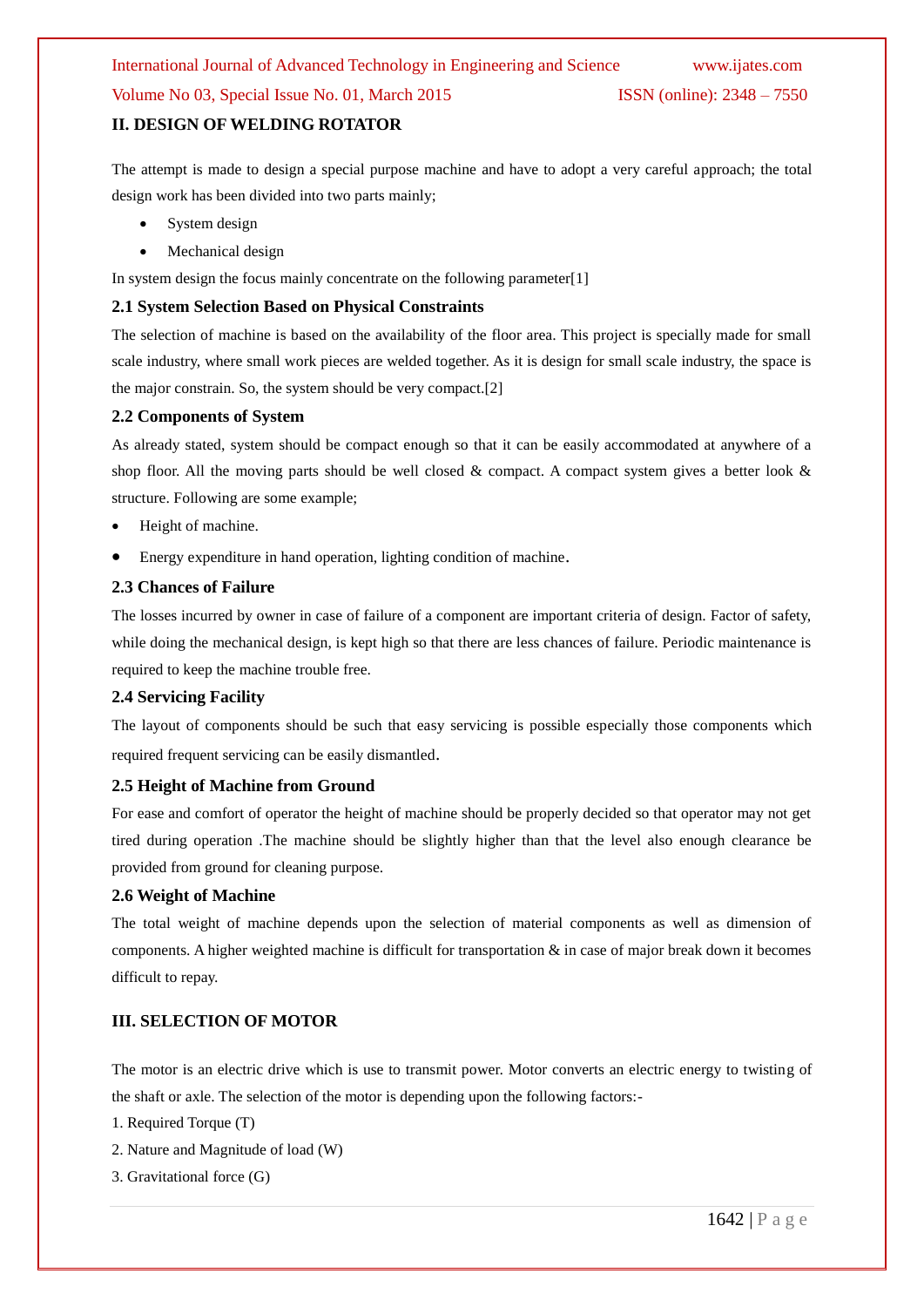# International Journal of Advanced Technology in Engineering and Science www.ijates.com Volume No 03, Special Issue No. 01, March 2015 **ISSN** (online): 2348 – 7550

4. External Force (F)

5. Coefficient of friction  $(\mu)$ .

Torque is the force that produces rotation. It causes an object to rotate. Torque consists of force acting on a distance. Torque, like work, is measured is N.mm. however, torque, unlike work, may exist even though no movement occurs.

Consider, the load acting on motor is 20 N acting at a distance of 100 mm.

 $T = W \times D$ 

 $T = 20 \times 100$ 

 $T = 2000$  NM i.e. 2 x  $10^6$  N.mm

An external force is a force exerted by welding gun on a work piece. It is nearly 130N.

 $T = P x (F + \mu W G)$ 

 $20 \times 10^6 = P \times (130 + 0.2 \times 20 \times 9.81)$ , P=118.17 WATT

# **III. DESIGN OF WORM WHEEL SHAFT**

## **3.1 Asme Code For Design of Shaft**

Since, the loads on most shafts in connected machinery are not constant, it is necessary to make proper allowance for the constant load. According to ASME code permissible values of shear stress may be,

Calculated by considering various equations [3]

 $= 0.18 \times 800$ 

 $= 144$  N/mm<sup>2</sup>

Shaft is provided with key way; this will reduce its strength. Hence reducing above value of allowable stress by 25%

 $\Box$ fs<sub>max</sub> = 108 N/mm<sup>2</sup>

This is the allowable value of shear stress that can be induced in the shaft material for safe operation.

To Calculate Worm Wheel shaft Torque

 $POWER = 2 INT$ 

 60  $T = 60 \times P$  $2 x \Box x N$  $=$  60 x 120  $2 x \Box x 20$  $T = 57.29$  N-m  $T$  design = 57.29N-m Shaft in torsional shear failure  $Td = x$  fs <sub>act</sub> x d<sup>3</sup> 57.29 x  $10^3$  =  $\Box/16$  x  $108$  x  $d^3$  $d = 13.92$  mm from standared table shaft sizes 15 mm is selected for the project. As vertical maximum load of 1200N may be acting on shaft, bending stress fc act on shaft.

σc = Maximum Load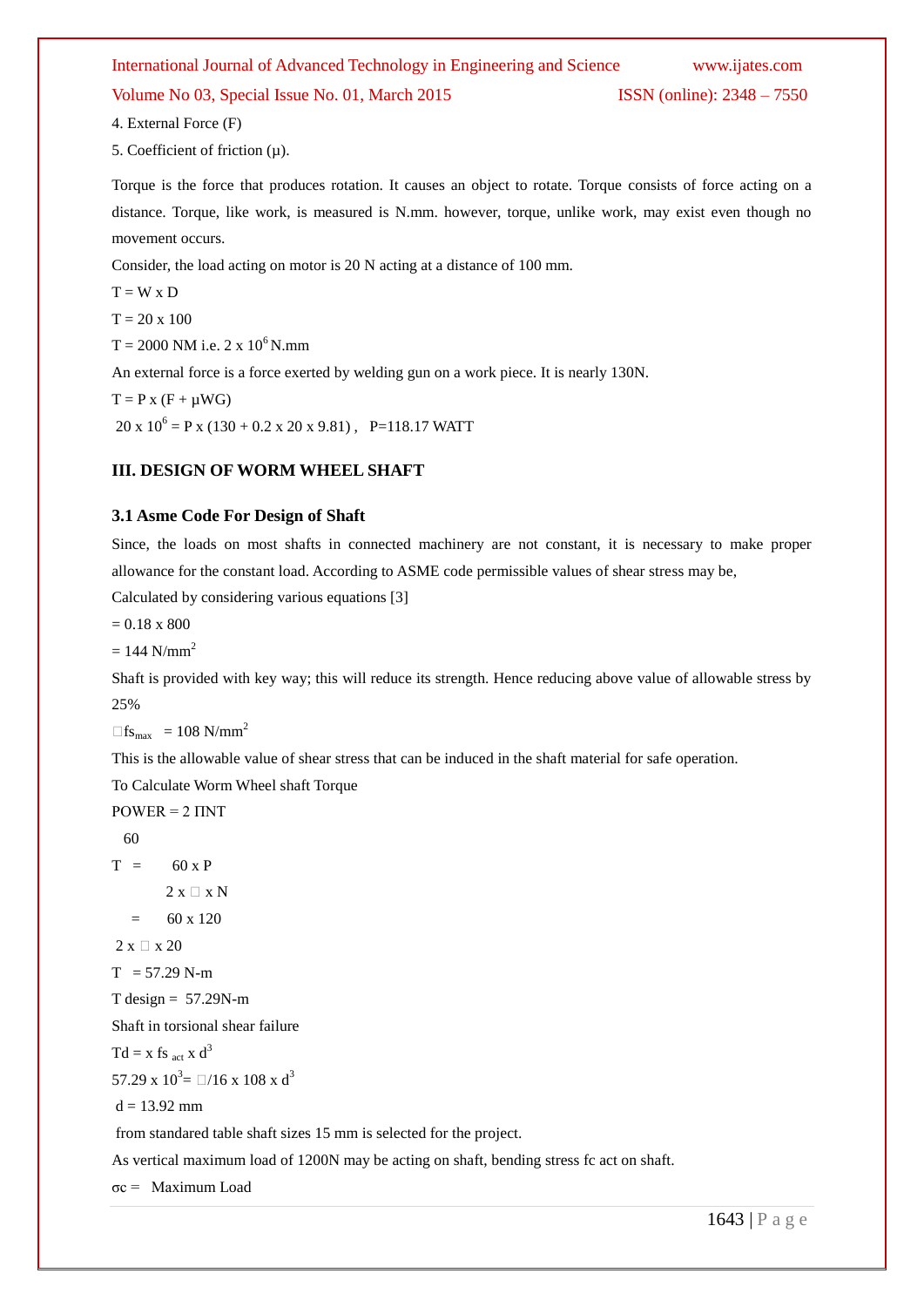Volume No 03, Special Issue No. 01, March 2015 **ISSN** (online): 2348 – 7550

Cross Sectional Area of shaft

 $σc = P$  $\Pi$  x d<sup>2</sup> 4  $σc = 1200$  $0.785 \times 15^2$  $σc = 7.79$  N/mm<sup>2</sup> Check For Torsional Shear Failure Of Shaft.  $\tau$  max =  $\frac{1}{2}$   $\sigma c^2 + 4(\tau)^2$  $\tau$  max =  $\frac{1}{2}$  7.79<sup>2</sup> + 4 x (5.40)<sup>2</sup>  $\tau$  max =  $\frac{1}{2}$  117.46  $τ$  max = 6.6607 N/mm<sup>2</sup> but τ max = 108 N/mm<sup>2</sup> Therefore design of shaft is Safe for torsional shear failure.

# **IV. DESIGN (SELECTION OF INPUT SHAFT BALL BEARING)**

In selection of ball bearing the main factor is the system design of the drive i.e.; the size of the ball bearing is of major importance; first select an appropriate ball bearing first select an appropriate ball bearing first taking into consideration convenience of mounting the planetary pins and then we shall check for the actual life of ball bearing. [4]

 $P = X Fr + Yfa$ . Where; P=Equivalent dynamic load, (N) X=Radial load constant Fr= Radial load (H)  $Y = Axial load contact$ In our case;  $= t/r = 57.29x 103 / 60 = 954.8$ Radial load Fr= 954.8N Axial load  $F_a$  = Maximum table load = 60 kg = 600 N  $P= 1 \times 954.8 + 1 \times 600 = 1554N$  $\Box L=(C/p)^p$ Considering 4000 working hours  $L = 60$  n L h = 4.5 mre  $10^6$  $\Rightarrow$  $4.5 = C^3$ 

1350

 $\Box C = 2565N$ 

AS; required dynamic of bearing is less than the rated dynamic capacity of bearing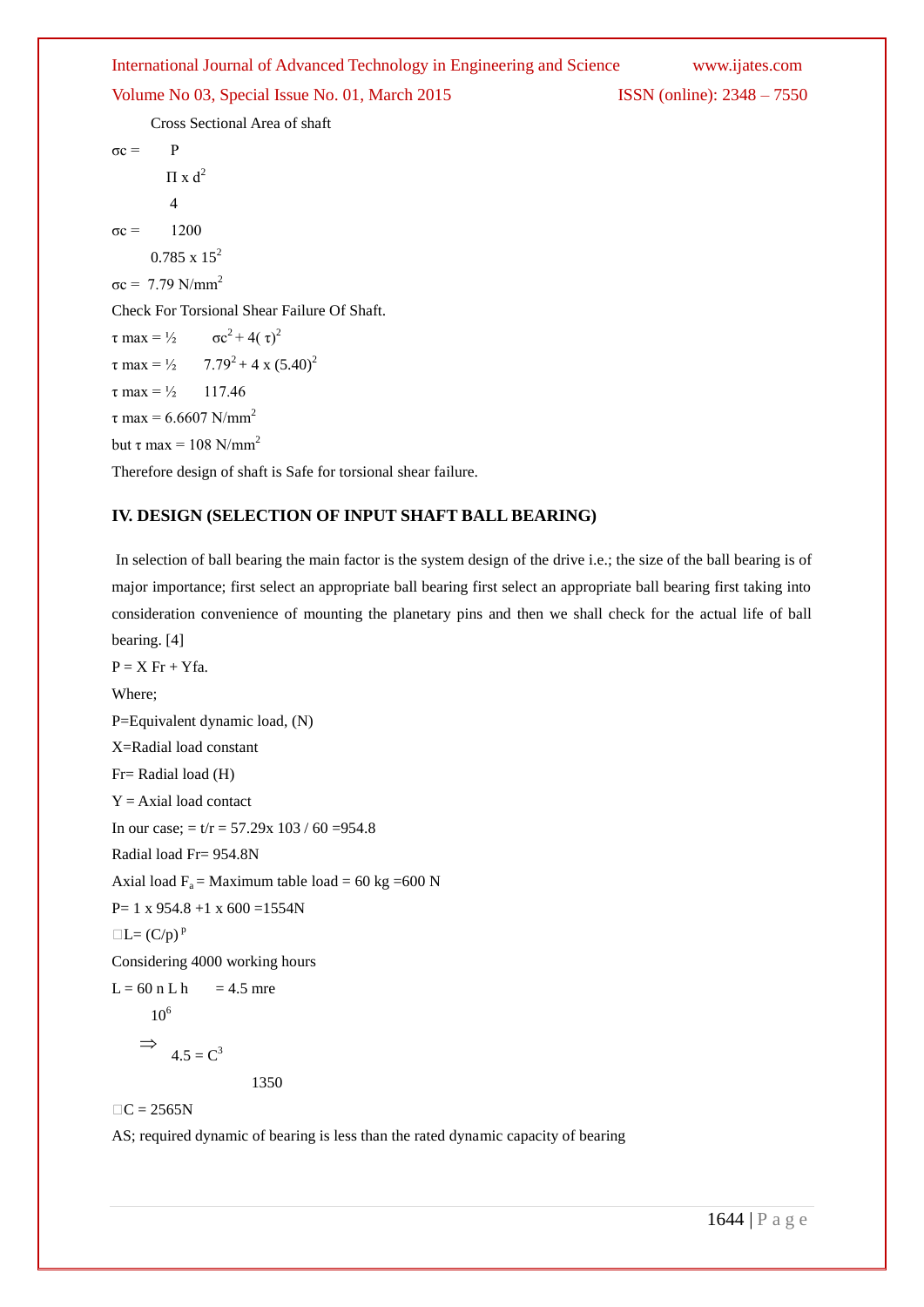Volume No 03, Special Issue No. 01, March 2015 **ISSN** (online): 2348 – 7550

# **TABLE 1**

# MATERIAL SPECIFICATION: EN 9

# RAWMATERIAL SIZE: 170X150X16

| $\overline{\text{in}}$<br>Time                                                                                    | Total                                                                                                                                                                                                                                                                                                                                                                                                                          | 15                       | $\overline{19}$           | 25                       | 25                    | 25                     | 25                    |
|-------------------------------------------------------------------------------------------------------------------|--------------------------------------------------------------------------------------------------------------------------------------------------------------------------------------------------------------------------------------------------------------------------------------------------------------------------------------------------------------------------------------------------------------------------------|--------------------------|---------------------------|--------------------------|-----------------------|------------------------|-----------------------|
| minutes                                                                                                           | time                                                                                                                                                                                                                                                                                                                                                                                                                           |                          |                           |                          |                       |                        |                       |
|                                                                                                                   |                                                                                                                                                                                                                                                                                                                                                                                                                                |                          |                           |                          |                       |                        |                       |
|                                                                                                                   | M/C time                                                                                                                                                                                                                                                                                                                                                                                                                       | $\equiv$                 | 14                        | $\overline{\phantom{a}}$ | $\overline{10}$       | 10                     | $10\,$                |
|                                                                                                                   |                                                                                                                                                                                                                                                                                                                                                                                                                                |                          |                           |                          |                       |                        |                       |
|                                                                                                                   |                                                                                                                                                                                                                                                                                                                                                                                                                                |                          |                           |                          |                       |                        |                       |
|                                                                                                                   | Setting                                                                                                                                                                                                                                                                                                                                                                                                                        | 15                       | $\overline{5}$            | 25                       | 15                    | 15                     | 15                    |
|                                                                                                                   | time                                                                                                                                                                                                                                                                                                                                                                                                                           |                          |                           |                          |                       |                        |                       |
|                                                                                                                   |                                                                                                                                                                                                                                                                                                                                                                                                                                |                          |                           |                          |                       |                        |                       |
|                                                                                                                   |                                                                                                                                                                                                                                                                                                                                                                                                                                |                          |                           |                          |                       |                        |                       |
| <b>Tools</b>                                                                                                      | Measurin                                                                                                                                                                                                                                                                                                                                                                                                                       | $\overline{\phantom{a}}$ | Venire                    | $\blacksquare$           | Venire                | Venire                 | Venire                |
|                                                                                                                   | $\mathbf{g}% _{T}=\mathbf{g}_{T}=\mathbf{g}_{T}=\mathbf{g}_{T}=\mathbf{g}_{T}=\mathbf{g}_{T}=\mathbf{g}_{T}=\mathbf{g}_{T}=\mathbf{g}_{T}=\mathbf{g}_{T}=\mathbf{g}_{T}=\mathbf{g}_{T}=\mathbf{g}_{T}=\mathbf{g}_{T}=\mathbf{g}_{T}=\mathbf{g}_{T}=\mathbf{g}_{T}=\mathbf{g}_{T}=\mathbf{g}_{T}=\mathbf{g}_{T}=\mathbf{g}_{T}=\mathbf{g}_{T}=\mathbf{g}_{T}=\mathbf{g}_{T}=\mathbf{g}_{T}=\mathbf{g}_{T}=\mathbf{g}_{T}=\math$ |                          |                           |                          |                       |                        |                       |
|                                                                                                                   | Instrume                                                                                                                                                                                                                                                                                                                                                                                                                       |                          |                           |                          |                       |                        |                       |
|                                                                                                                   | $\mathop{\hbox{\rm nt}}$                                                                                                                                                                                                                                                                                                                                                                                                       |                          |                           |                          |                       |                        |                       |
|                                                                                                                   | Cutting                                                                                                                                                                                                                                                                                                                                                                                                                        | $\Box$                   | Facing                    | $\overline{\phantom{a}}$ | Twist                 | <b>Boring</b>          | <b>Boring</b>         |
|                                                                                                                   | <b>Tools</b>                                                                                                                                                                                                                                                                                                                                                                                                                   |                          | cutter                    |                          | drill                 | tool                   | tool                  |
|                                                                                                                   |                                                                                                                                                                                                                                                                                                                                                                                                                                |                          |                           |                          |                       |                        |                       |
|                                                                                                                   |                                                                                                                                                                                                                                                                                                                                                                                                                                |                          |                           |                          |                       |                        |                       |
|                                                                                                                   |                                                                                                                                                                                                                                                                                                                                                                                                                                |                          |                           |                          |                       |                        |                       |
|                                                                                                                   | M/c                                                                                                                                                                                                                                                                                                                                                                                                                            | Milling                  | Milling                   | Lathe                    | Lathe                 | Lathe                  | Lathe                 |
|                                                                                                                   | <b>Tools</b>                                                                                                                                                                                                                                                                                                                                                                                                                   |                          |                           |                          |                       |                        |                       |
|                                                                                                                   |                                                                                                                                                                                                                                                                                                                                                                                                                                |                          |                           |                          |                       |                        |                       |
|                                                                                                                   |                                                                                                                                                                                                                                                                                                                                                                                                                                |                          |                           |                          |                       |                        |                       |
|                                                                                                                   | $\&$<br><b>Jigs</b>                                                                                                                                                                                                                                                                                                                                                                                                            | M/C Vice                 | M/C                       | $\overline{4}$<br>jaw    | $\overline{4}$<br>jaw | $\overline{4}$<br>jaw  | jaw<br>$\overline{4}$ |
|                                                                                                                   | Fixture                                                                                                                                                                                                                                                                                                                                                                                                                        |                          | Vice                      | chuck                    | chuck                 | chuck                  | chuck                 |
|                                                                                                                   |                                                                                                                                                                                                                                                                                                                                                                                                                                |                          |                           |                          |                       |                        |                       |
|                                                                                                                   |                                                                                                                                                                                                                                                                                                                                                                                                                                |                          |                           |                          |                       |                        |                       |
| Descriptio                                                                                                        | $\overline{\text{Clamp}}$                                                                                                                                                                                                                                                                                                                                                                                                      | Facing                   | $\overline{\text{Clamp}}$ | Drilling                 | Boring                | Counter                | $\blacksquare$        |
| $% \left( \left( \mathcal{A},\mathcal{A}\right) \right) =\left( \mathcal{A},\mathcal{A}\right)$ of<br>$\mathbf n$ | stock                                                                                                                                                                                                                                                                                                                                                                                                                          | All Sides                | stock on                  | $25\,$<br>Ø              | Ø                     | Boring Ø               |                       |
| Operation                                                                                                         |                                                                                                                                                                                                                                                                                                                                                                                                                                | Sq.<br>$\,$ to $\,$      | lathe                     | through                  | $28$ thro             | 35                     |                       |
|                                                                                                                   |                                                                                                                                                                                                                                                                                                                                                                                                                                |                          |                           | thicknes                 |                       |                        |                       |
|                                                                                                                   |                                                                                                                                                                                                                                                                                                                                                                                                                                | total                    |                           |                          | ugh                   | through                |                       |
|                                                                                                                   |                                                                                                                                                                                                                                                                                                                                                                                                                                | length                   |                           | ${\bf S}$                | thickn                | 10thickne              |                       |
|                                                                                                                   |                                                                                                                                                                                                                                                                                                                                                                                                                                | $165x144x$               |                           |                          | ess                   | $\mathbf{S}\mathbf{S}$ |                       |
|                                                                                                                   |                                                                                                                                                                                                                                                                                                                                                                                                                                | $12~\mathrm{mm}$         |                           |                          |                       |                        |                       |
|                                                                                                                   |                                                                                                                                                                                                                                                                                                                                                                                                                                |                          |                           |                          |                       |                        |                       |
|                                                                                                                   |                                                                                                                                                                                                                                                                                                                                                                                                                                |                          |                           |                          |                       |                        |                       |

QUANTITY: - 01 NO'S[5]

1645 | P a g e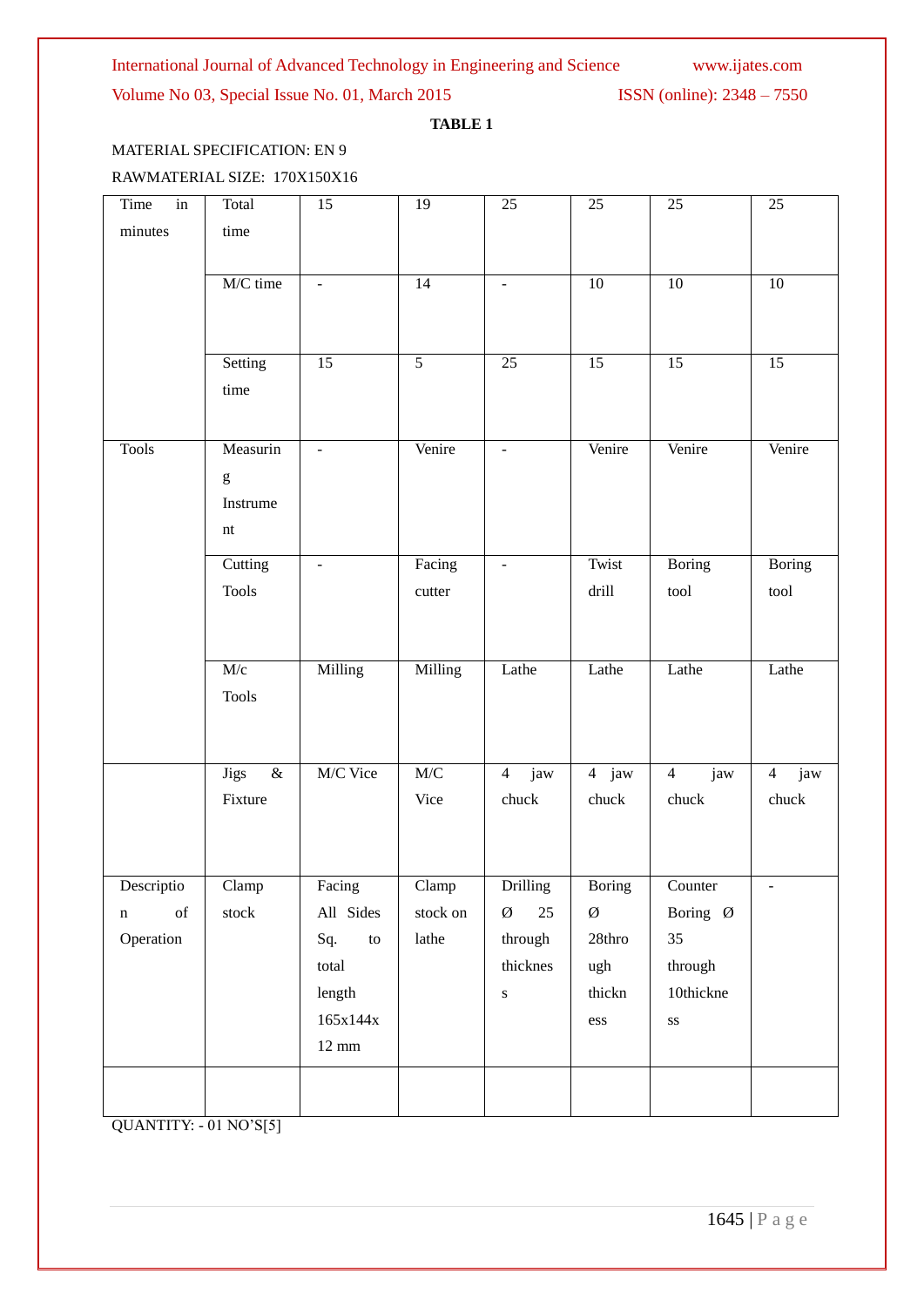# Volume No 03, Special Issue No. 01, March 2015 **ISSN** (online): 2348 – 7550

| Sr No. | <b>Description</b> | Qty | Cost |
|--------|--------------------|-----|------|
| 1.     | Motor              | 01  | 450  |
| 2.     | Belt               | 01  | 110  |
| 3.     | Grub Screw         | 09  | 36   |
| 4.     | <b>Bearings</b>    | 05  | 680  |

**TABLE 2.STANDARD TABLE**

# **V. COST ESTIMATION**

# **5.1 Bill of Materials**

|        |                         | <b>TABLE 3</b> |           |
|--------|-------------------------|----------------|-----------|
| Sr No. | Description             | Qty            | Material  |
| 1.     | Motor                   | 01             | S         |
| 2.     | Belt                    | 01             | Rubber    |
| 3.     | <b>Reduction Pulley</b> | 01             | Ms        |
| 4.     | Worm Shaft              | 01             | 20mncr5   |
| 5.     | Worm Gear               | 01             | Cast Iron |
| 6.     |                         |                |           |

# **5.2 Machining Cost**

# **TABLE 4**

| Operation | Rate  | <b>Total Time</b> | Total Cost Rs/- |
|-----------|-------|-------------------|-----------------|
|           | Rs/Hr | <b>Hrs</b>        |                 |
| Lathe     | 80    | 18                | 1440            |
| Milling   | 90    | 10                | 900             |
| Drilling  | 60    | 4                 | 240             |
| Hobbing   | -     |                   | 980             |
| Total     |       |                   | 3560            |

# **Figure 1: Welding Rotator with Proximity Sensor [6]**

# **VI. MISCELLANEOUS COSTS**

| Operation         | Cost(Rs) |  |
|-------------------|----------|--|
|                   |          |  |
| <b>Gas Cutter</b> | 300      |  |
|                   |          |  |
| Sawing            | 120      |  |
|                   |          |  |
| Total             | 420      |  |
|                   |          |  |

**TABLE 5**

The cost of purchase parts  $=$  Rs 3566/-